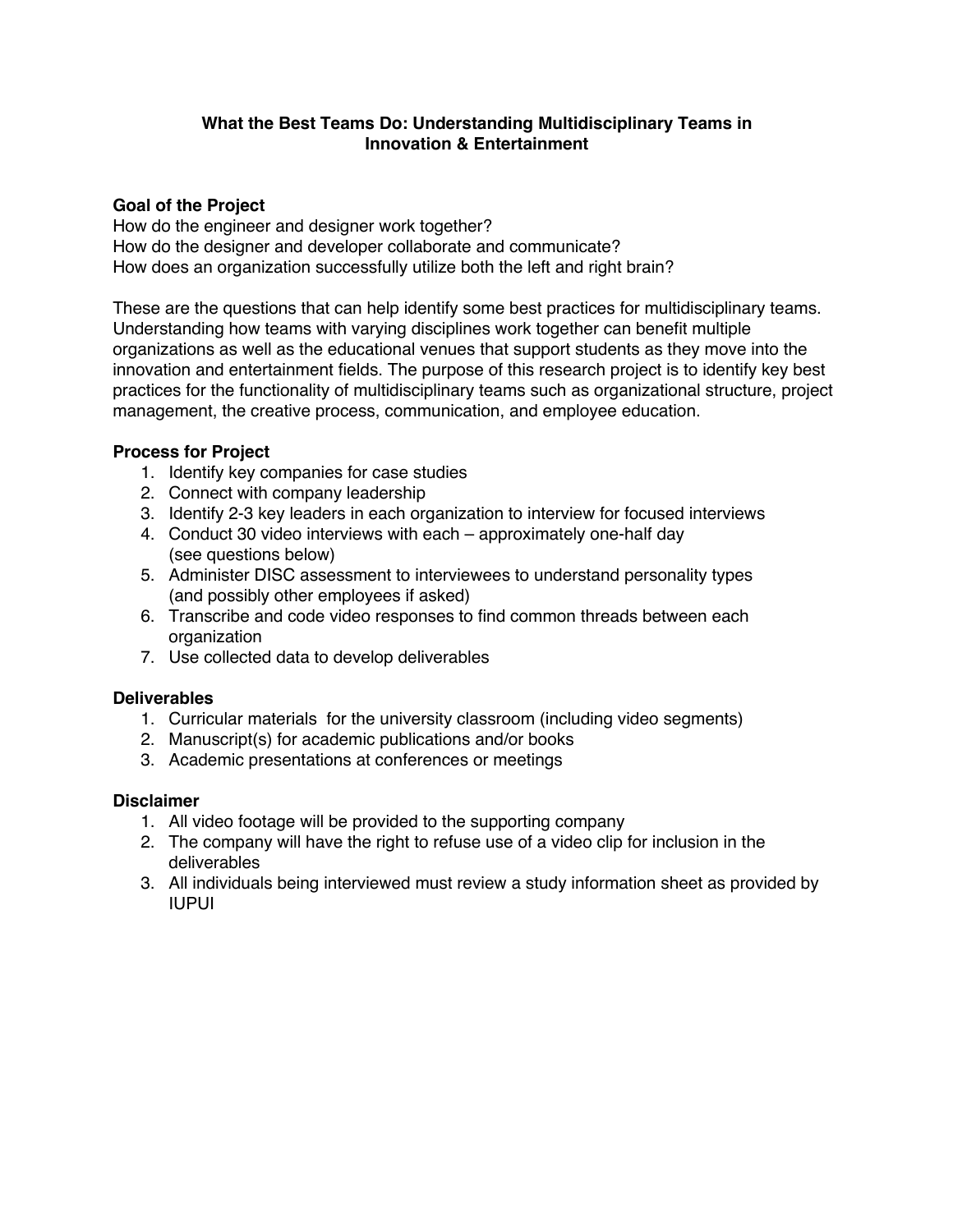# **Interview Questions Pool**

## **Upper Administration**

- *Introduction*
	- o What is your name and current role?
	- o How many years have you been working at your current position?
	- o What is your understanding of the purpose of your organization?
- *Organizational structure*
	- o What is your current organizational structure?
	- o Aside from the formal organizational structure, tell me about the informal networking/matrix structure of your organization? Who speaks with whom?
	- o Do you allow individuals to speak with others outside of their formal leadership role?
	- o What changes have you made to your structure over time and why?
	- o What has worked and what has not worked?
	- o What is the process for managing individual client projects?

# **Project Lead**

- *Project Management* 
	- o Is there a structured project management plan for all projects?
	- o How do you handle task management and project milestones?
	- $\circ$  How do you manage individual projects with multiple disciplines, teams and individuals involved?
	- o What are the roles of team members and leaders?
	- $\circ$  How do you decide who takes the lead on a project? Is it always the same person? Is this based on personality or is it based on role or knowledge/skills?
- *Creative Process*
	- o Tell me about the creative process and how it evolves.
	- o What are some ways the projects influence the creative process?
	- $\circ$  Do you take individual ideas from all employees when brainstorming a project or do you consider only certain levels of employee input?
	- $\circ$  What is the process you go through to take develop initial ideas and then bring those ideas to reality?
	- $\circ$  How do you inspire creative thought when developing a project in the early stages?
	- $\circ$  Are there opportunities for employees to learn from each other from their specific areas/roles?
	- $\circ$  At what point in time (if at all) do you have individuals from multiple disciplines (functions) engaged in a project?